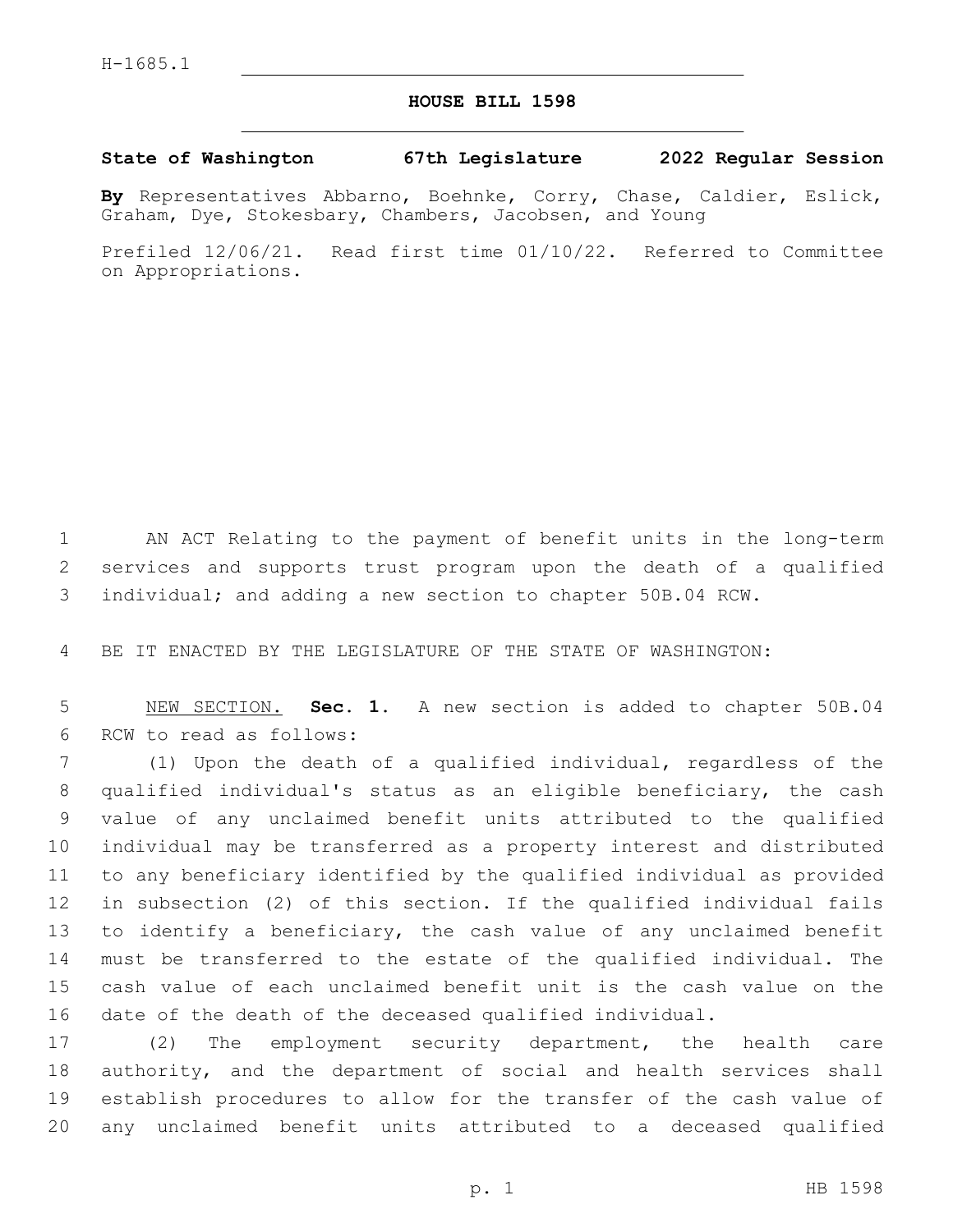individual under subsection (1) of this section. The procedures shall 2 require:

 (a) The employment security department to identify any person who has paid the premium assessment for at least three years in which the person worked at least 500 hours during each year and provide the person's contact information to the department of social and health 7 services;

 (b) The department of social and health services to contact persons identified in (a) of this subsection (2) and communicate the requirements for becoming a qualified individual and an explanation that the person may designate a beneficiary to receive the cash value of any unclaimed benefit upon the death of the person in the event that the person meets the qualifications to become a qualified individual under RCW 50B.04.050. The department of social and health services shall send periodic reminders to persons who have not designated a beneficiary. When identifying a beneficiary, the person may also identify a bank account in which the cash value payment may 18 be deposited;

 (c) The department of social and health services to adopt methods for receiving notices of the death of a qualified individual, verifying the person's death and the person's status as a qualified individual, and verifying the named beneficiary's identity or the identity of the executor or personal representative of the estate of 24 the deceased qualified individual;

 (d) The health care authority to communicate to the department of social and health services the number of unclaimed benefit units attributed to any deceased qualified individual; and

 (e) The department of social and health services to calculate the cash value of any unclaimed benefit units attributed to the deceased qualified individual and distribute the payment to the named beneficiary, the identified bank account, or the estate of the 32 deceased qualified individual.

 (3) The beneficiary identified by the deceased qualified individual or the executor or personal representative of the estate of the deceased qualified individual is responsible for informing the department of social and health services of the death of a qualified individual and for providing any necessary information to the department of social and health services to assist it in performing its functions to disburse the cash value of the unclaimed benefit units. Nothing in this section establishes an affirmative duty for